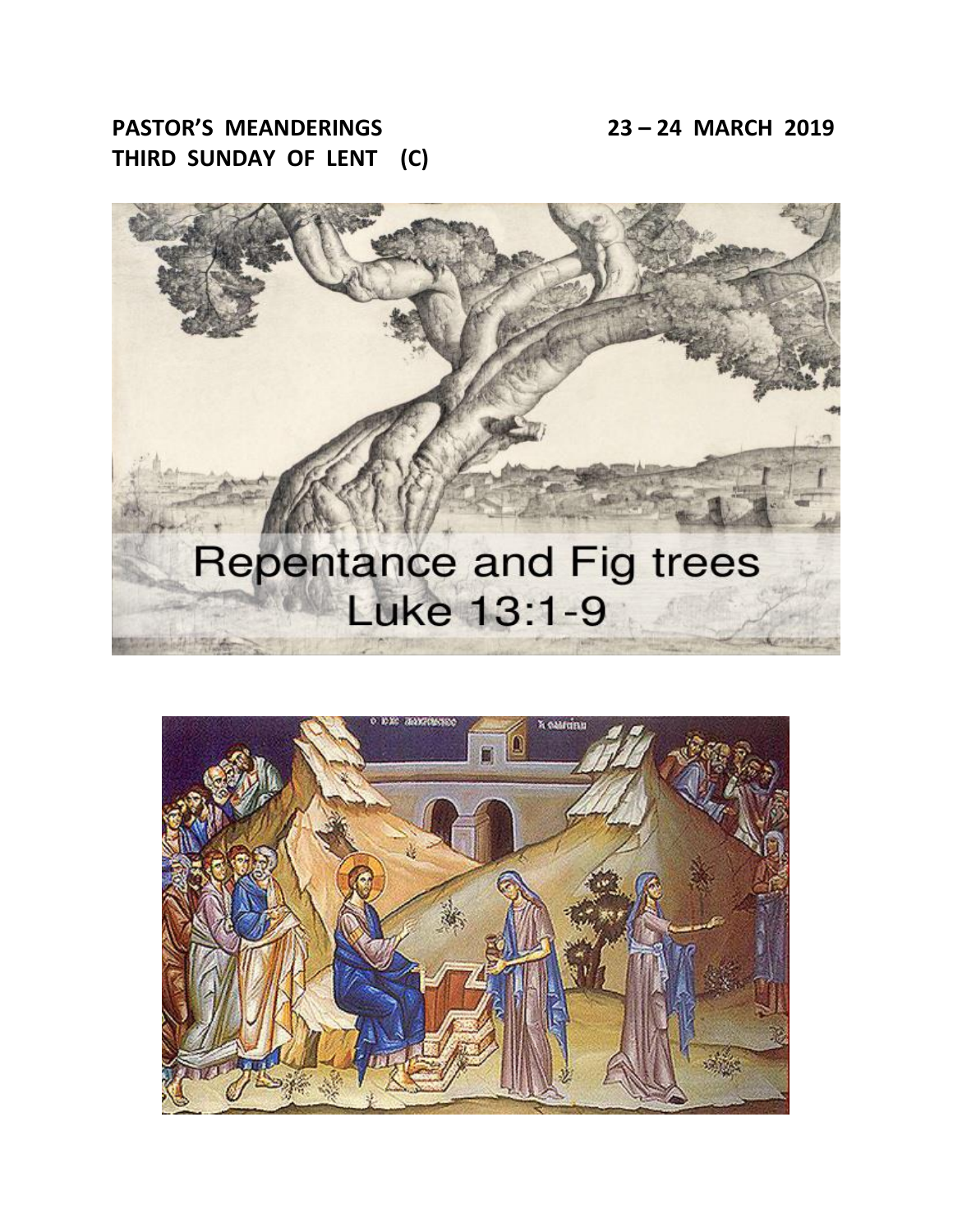## **SUNDAY REFLECTION**

Eternal God, the light of the minds that know Thee, the joy of the hearts that love Thee, the strength of the will that serve Thee: grant us so to know Thee that we may truly love Thee, so to love Thee that we may fully serve Thee, whom to serve is perfect freedom.

(Gelasian Sacramentary)

An invitation to conversion is at the heart of today's liturgy of the word. Conversion means that we stop doing what we are doing (or not doing, as the case might be) and start to do something else. But real conversion requires a true change of heart, and that requires motivation. The exodus of the chosen people is symbolic of the detachment and conversion we are called to follow in a special way during Lent. Their total dependence on God needed also their complete fidelity to Him who had brought them into freedom if they were to benefit from the abundant blessings He bestowed upon them in the desert. For us, too, in the wilderness of our own life's journey, fidelity to Christ, who came on earth to lead us to our promised land in heaven, must be complete. He not only instructs us by His words and deeds, He also gives us the Eucharist as sustenance for the journey. This great sacrament is His pledge of being ever present with those He has redeemed, and our partaking of it is our acknowledgement of that pledge: 'As often as you do this, do it in memory of Me."

**STEWARDSHIP C READINGS Vigil Mass, 7:00 a.m., 11:30 a.m., 5:00 p.m.:** The parable in today's Gospel clearly warns that we, like the fig tree will be judged by our fruit. While God mercifully provides us with time and opportunity, let us give witness to our faith with deeds of kindness and generosity!

St. Thomas Aquinas

"A man's heart is light when he will what God wills.

**STEWARDSHIP A READINGS 8:30 MASS:** When Jesus asked the Samaritan woman for a drink of water, He opened the door for a life-changing relationship with Him. Scripture says her testimony drew many others to Him as well. We too, must be ready to respond whenever and wherever the Lord speaks to us and be prepared for it to change our lives!

## **READINGS FOR FOURTH WEEK 31 MAR '19**

**Cycle C Masses Vigil 5:00 p.m. 7:00 a.m. 11:30 a.m. 5:00 p.m.**

**Jos. 5:9-12:** All transition is difficult, eliciting choice and change. In the biblical narrative, the entry into the land, under Joshua, marked a major transition from nomadic wandering to settled living.

**2 Cor. 5:17-21:** This text balances nicely between the First Reading and the Gospel as in the First Reading, new realities call for new practices. As in the Gospel, reconciliation stands at the center of Christ's mission and ours.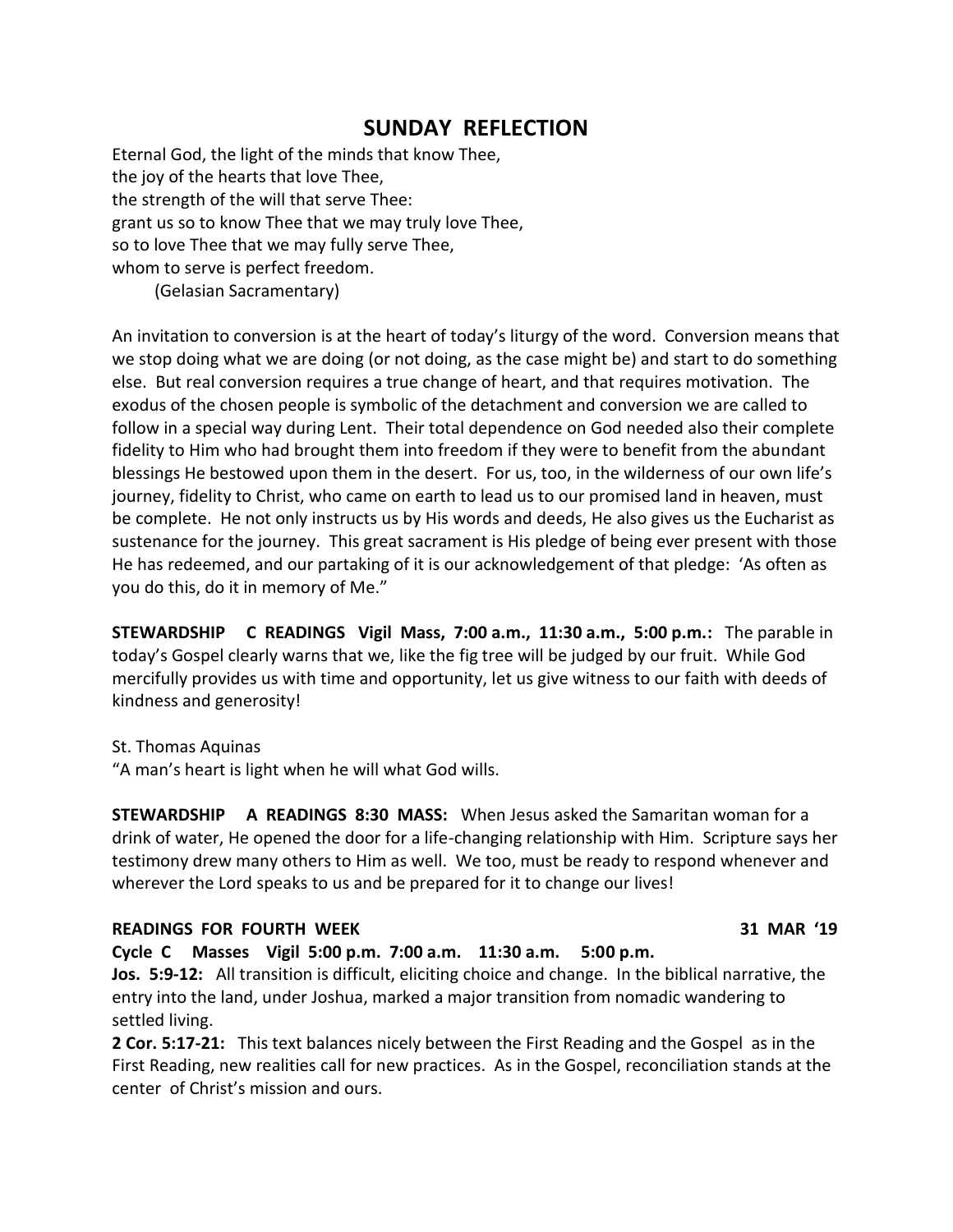**Lk. 15:1-3, 11-32:** See if you can listen in a fresh way to this great parable of the Prodigal Son by noticing that the story is unresolved at the end and by asking yourself why Luke leaves it open-ended like that.

## Irene Lare, (*French reistance leader)*

"Vengeance is too little. Pardon is very much bigger and greater."

## Cycle A 8:30 a.m. Mass 2<sup>nd</sup> Scrutiny

**1 Sm. 16:1, 6-7, 10-13:** Israel's first king, Saul, was failing. The Lord sends the judge named Samuel, secretly, to a small town to find and anoint the next king. Samuel goes and invites the town's elders and their sons to a ritual sacrifice.

**Eph. 5:8-14:** The Ephesians were pagan converts. This reading is a reflection on the contrasts in their lives before and after their baptism. The closing quotation is from an early baptismal hymn.

**Jn. 9:1-41:** Early Jewish followers of Jesus began to suffer persecution and expulsion from synagogues. Saint John's gospel tried to get the indecisive converts to make their final commitment to Christ. Here John turns an early memory of a cure by Jesus into an extended teaching on conversion and its consequences.

## Thomas Wilson

"The greatest of all disorders is to think we are whole, and need no help."



## **RCIA**

## **What does Lent have to do with those becoming Catholic?**

In Lent, RCIA participants move into the final period of preparation for the sacraments. They have been nourished by the graces of various liturgical Rites throughout the RCIA process, which have helped them to embrace God's call. In Lent, God pours purifying and enlightening graces upon them, through the spiritual preparation they receive in RCIA sessions, the special Rites that mark the Sundays of Lent, and the prayers offered for them by the faithful.

## **How should the RCIA process encourage all Catholics to enter into Lent more deeply?**

The Church, in the RCIA process, calls this proximate time immediately preceding initiation the period of "Purification and Enlightenment" for those in the RCIA process. That is what Lent is meant to be for all of us, who are already receiving the graces poured out through the sacraments of the Church. The Church calls us to reflect on our own baptismal graces, through prayer, penance, and almsgiving. We are also called to pray for those who are approaching the Easter sacraments of initiation. We are called to examine our lives through increased prayer and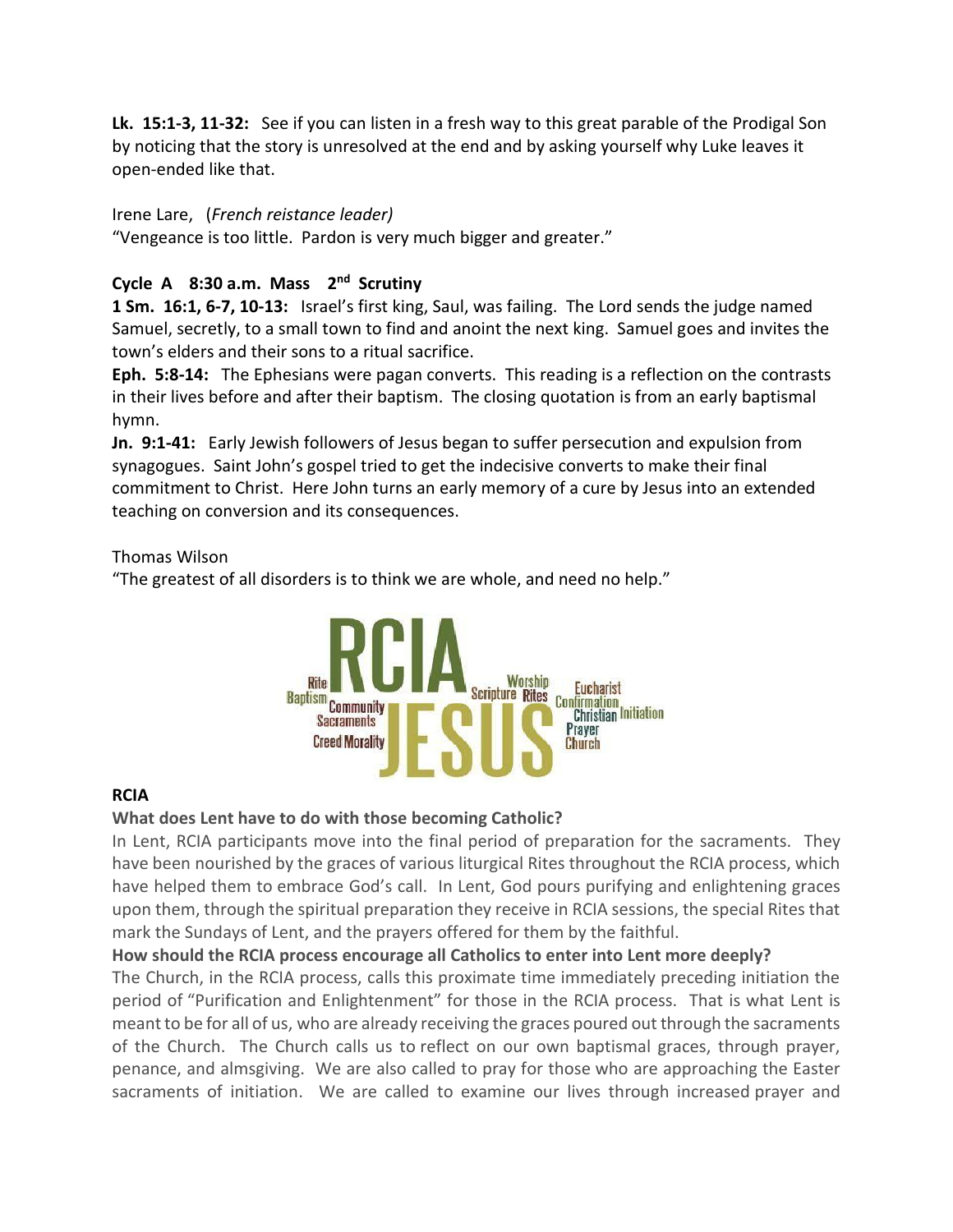penitential practice; identify sins that keep us from becoming holy; purify ourselves through the sacrament of Reconciliation; and express our gratitude to God through the love of the poor by giving from our material and spiritual bounty. Throughout Lent we enter into the Passion of Jesus Christ. We turn our hearts and minds in prayer to our own Way of the Cross, we call our own wounds by name, and we give them to the Divine Healer. When we behold the empty tomb at Easter we can be filled with joy, believing with complete certainty that those chains that bind us have been broken, and that life, not death is our birthright.

## **How can every Catholic make Lent a time of "purification and enlightenment"?**

We can attend weekday Mass. We can reflect on the Creed, taking each statement of belief and asking ourselves if we do believe, and what it means in our everyday lives. We can go to adoration and to Confession. We can attend our parish penance service. We can pray the Stations of the Cross, pray the Liturgy of the Hours, pray the rosary. We must pray, every day. We can fast from food, TV, foul language, gossip, and the list goes on and on. We can give alms, in a genuinely sacrificial manner, to the poor. As Catholics we know all of these things. It is not a lack of "things to do" that have many of us scratching our heads on Holy Thursday wondering why Lent was really not any different for us than any other forty days throughout the year. What we lack is a conversion of the heart. We don't have to seek far to hear God speak to us. The Church in her wisdom provides us in the Liturgy of the Word at Mass what our hearts yearn to hear. In the Lenten liturgies the Church prays what she believes and teaches, and in word and sacrament the Lord directs us toward his Divine heart.

#### **FIRST SCRUTINY**

This time of scrutiny, the 3<sup>rd</sup>, 4<sup>th</sup> and 5<sup>th</sup> Sundays of Lent, what is it? What is it's purpose? It is not simply to critique and assess the readiness of the elect, those preparing to receive the sacraments of initiation baptism, Eucharist, and Confirmation. This was done at the Rite of Election. The purpose of the scrutinies is for each individuals, members of the elect, to look within themselves and uncover, and understand all that is weak, defective, or sinful in their hearts. It has a second purpose, as well, to bring out, and strengthen all that is upright, strong, and good in them.

As the elect continue on this journey realize one very important fact. None of us, no one reading this, and no one on this planet is perfect. Each one of us has made and continues to make wrong and bad decisions in our lives. This time of scrutiny is a time for honesty. This is a time for all of us to look at ourselves and see what it is that is holding us back, preventing us from getting closer to Jesus.

In the readings proclaimed at the 8:30 a.m. Mass today, we hear many references to water and thirst. In the Book of Exodus, we hear the people complaining to Moses and to God about their thirst. These were the same people who had been enslaved in Egypt, but at least, there, they had food and water. Now with Moses, leading them to the Promised Land, they had neither. So, they grumbled as to where this journey was taking them, and hardships they had to endure. Before we touch on today's Gospel, we have to understand a little of the tension between the Jewish people and the Samaritans. After the death of King Solomon, the Jewish kingdom split into two: northern Israel with its capital Samaria and southern Judea with its capital Jerusalem. The Samaritans were viewed as a sinful people, because they worshipped idols, their current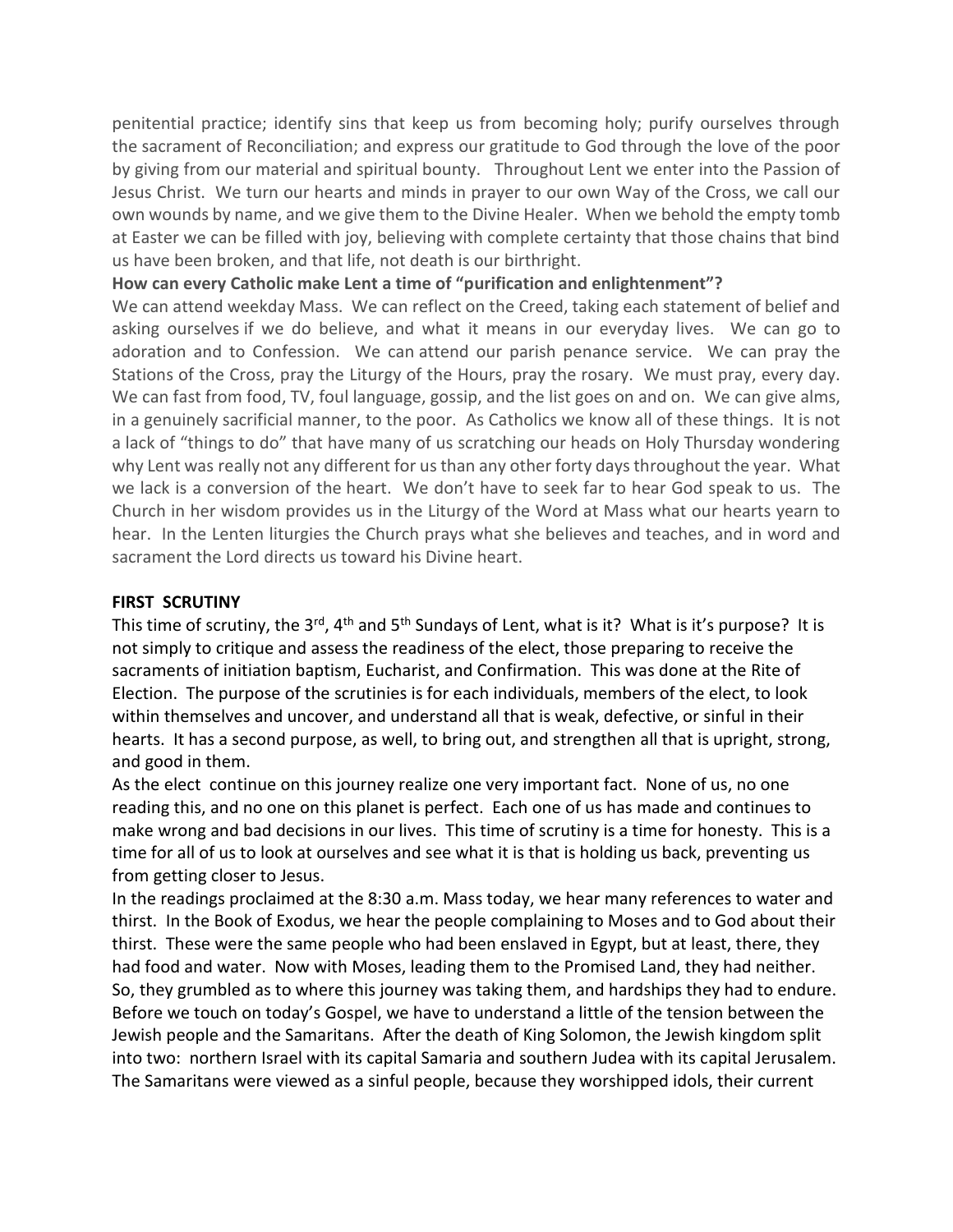fads. The Jews maintained their belief in one God. So, though they had common roots, Jewish people were forbidden to associate, nor talk with the Samaritans.

In the Gospel of John, we hear the story of Jesus at the well with the Samaritan woman. Jesus approaches the woman at the well with the Samaritan woman. Jesus approaches the woman at the well and asks her for some water. She immediately responds with, "How do you, a Jew, ask me, a Samaritan, for water?" To which Jesus replies, if you had the gift of faith, and knew who I am, you would be asking me for the gift of living water.

The Gospel continues with Jesus revealing to her the nature of her life and that she had 5 husbands. This was her scrutiny. This was her time to look at herself, to view her life and see the falseness, the shallowness of it. This passage ends with the woman speaking of the Messiah, to which Jesus simply says, "I am He."

Do you see the similarity in these readings and with what is going on with your life, right now? The waters of Baptism, your belief in Jesus, these have the promise of eternal life. This is the journey to the Promised Land. This is not, however, a simple road. It will entail hardship, at times. It will involve honesty. It will require one to look at their life and how it is being lived. This time of scrutiny is very important. It starts each of us on a road of looking at ourselves, at our motives and where we need to make corrections. This process of introspection (looking within) will last a lifetime. The more we focus on Jesus, and then look at where we are, we will know what it is that needs to be addressed.

It was said at the beginning that there were two purposes to the scrutinies. The second is to bring out, strengthen and understand all that is good within you. The Catholic Christian life is not, and will never be simply focused on the removal of evil. That is not what Jesus was about. It is a positive life. It is one of doing good acts, helping people, being truly concerned about people.

We try to live our lives in a way that Jesus will be glorified and honored. We do this by being like Him. I can't help people giving them money, if I am poor and have no money to give. I can't help people across the street, if I, myself, am blind and cannot see the other side of the street. The time of scrutiny is also a time to know what goodness we do possess. Do you have a smiling personality? Do you feel sad when you see someone suffering? Do you have time to give to people? These are all qualities that others need to receive. Give what you do have. So the scrutinies involve our seeing where we are lacking, and also seeing what gifts we do have. We pray to our Father in heaven to help us eliminate those aspects of our lives that prevent us from living the life of Christ. And at the same time to help us grow to be like His Son.

As the time draws near foe the elects' reception of Baptism, or Confirmation and the Eucharist, as the rest of us draw near to the celebration of the Easter event, we all must spend it in preparation of ourselves. Allow the words of the Gospels to fill our hearts and reshape our lives. Allow Jesus' life to inspire us and lead us. Look within and see what commitment we have made. The time of scrutiny is a positive time. It is a time of opportunity. It is our, each of our personal time.

#### **LITURGY**

What Is the Sacred Liturgy? After Vatican II, when the word liturgy sprang into more common usage, its definition (from the Greek leitourgia) – the work of the people or work on behalf of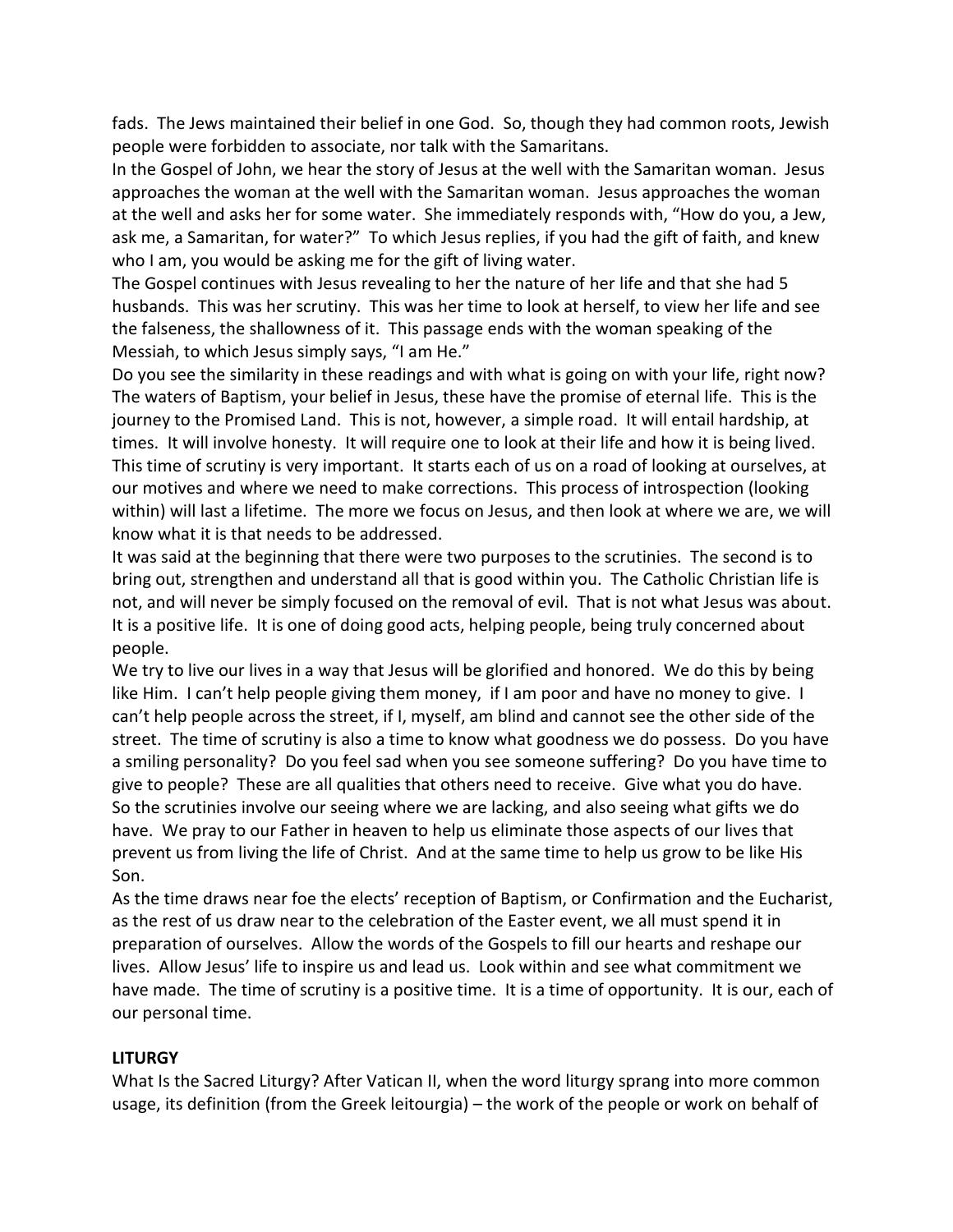the people – soon resulted in an emphasis solely on the first, rather than the more important second understanding. Some explain this as a consequence of the Council's call for "full, active and conscious participation" (SC 2  $\S$  14) in the worship of the Church as the "right and duty" of the Christian people, particularly as individuals and the entire assembly gradually assumed a more active role in liturgical celebrations. It is true that, immediately after the liturgical reforms of Vatican II, the tendency was to focus on the assembly's role in the celebration of the Liturgy while failing, perhaps, to recognize the more important "work of God" being accomplished in the assembly's midst. While a better balance in understanding both aspects of the Liturgy now exists, an even greater grasp of what the Church believes and teaches about the Sacred Liturgy will bring forth much fruit for the life of the Church. The Sacred Liturgy is the Church's official public and communal worship. While the celebration of the Eucharist is the Church's principal act of worship, the Liturgy also includes the celebration of the six additional sacraments, the official daily prayer of the Church (the Liturgy of the Hours), and liturgies for special celebrations. As the Church's official worship, each of these liturgies has at its heart the celebration of the "Mystery of our Faith" – that is, the sacred passion, death and resurrection of Our Lord Jesus Christ. This mystery, known as the Paschal Mystery, is the continuing work of our redemption by Christ and through his Church. Vatican II's Constitution on the Sacred Liturgy reminds us that the Old Testament, as the history of God's amazing deeds among the people of Israel, was "but a prelude to the work of Christ the Lord in redeeming mankind and giving perfect glory to God"(SC 5 § 2; cf. St. Augustine). By his obedience to the Father's will and plan of salvation and by his redemptive self-sacrifice, Jesus, the new Adam, destroyed the power of sin and death and made possible eternal life. The Gospels tell us that, as he hung upon the cross, there came forth from Jesus' wounded side blood and water – understood in time as symbolic of the mystery of the Church – a mystery made manifest at Pentecost in the outpouring of the Spirit upon the Apostles, witnesses and believers. Filled with the power of the Spirit, they grasped ever more clearly the mystery of Jesus' death and resurrection as the way of salvation for all people. In time, leitourgia in the New Testament referred to the participation of early Christians in the "work of God," the continuing work of their redemption (Cf. Jn 17.4).While leitourgia also referred at times to the proclamation of the good news and charitable works, it referred particularly to the gathering of small Christian communities for prayer and, especially, for the "breaking of the bread"(Acts 2: 42). There, at the meal, like the disciples on the road to Emmaus, they "knew him" as he broke the bread. They recognized him as being wholly present in their midst and continuing in them his redemptive work of Calvary. Held as sacred by the Church through the ages, the Sacred Liturgy is understood as an "exercise of the priestly office of Jesus Christ"(SC 7 § 2-3). It is he who, as both victim and priest, continues his self-offering to the Father, interceding on our behalf at every Liturgy. It is he, as head of his body the Church, his Mystical Body on earth, who makes present in the midst of the assembly his work of redemption. It is he who also joins to his eternal sacrifice the humble selfoffering of the gathered faithful. And it is through him, with him, and in him that our grateful praise and thanksgiving reach the Father in the power of the Spirit. The Liturgy is, then, our participation in Jesus' prayer, in his obedience and self-offering to the Father. Through that participation, the Liturgy becomes our work, the "work of the Church." For this reason the Constitution on the Liturgy says that every liturgical celebration is "a sacred action surpassing all others. No other action of the Church can equal its efficacy"(SC 7 § 2-3). Thus, the Church to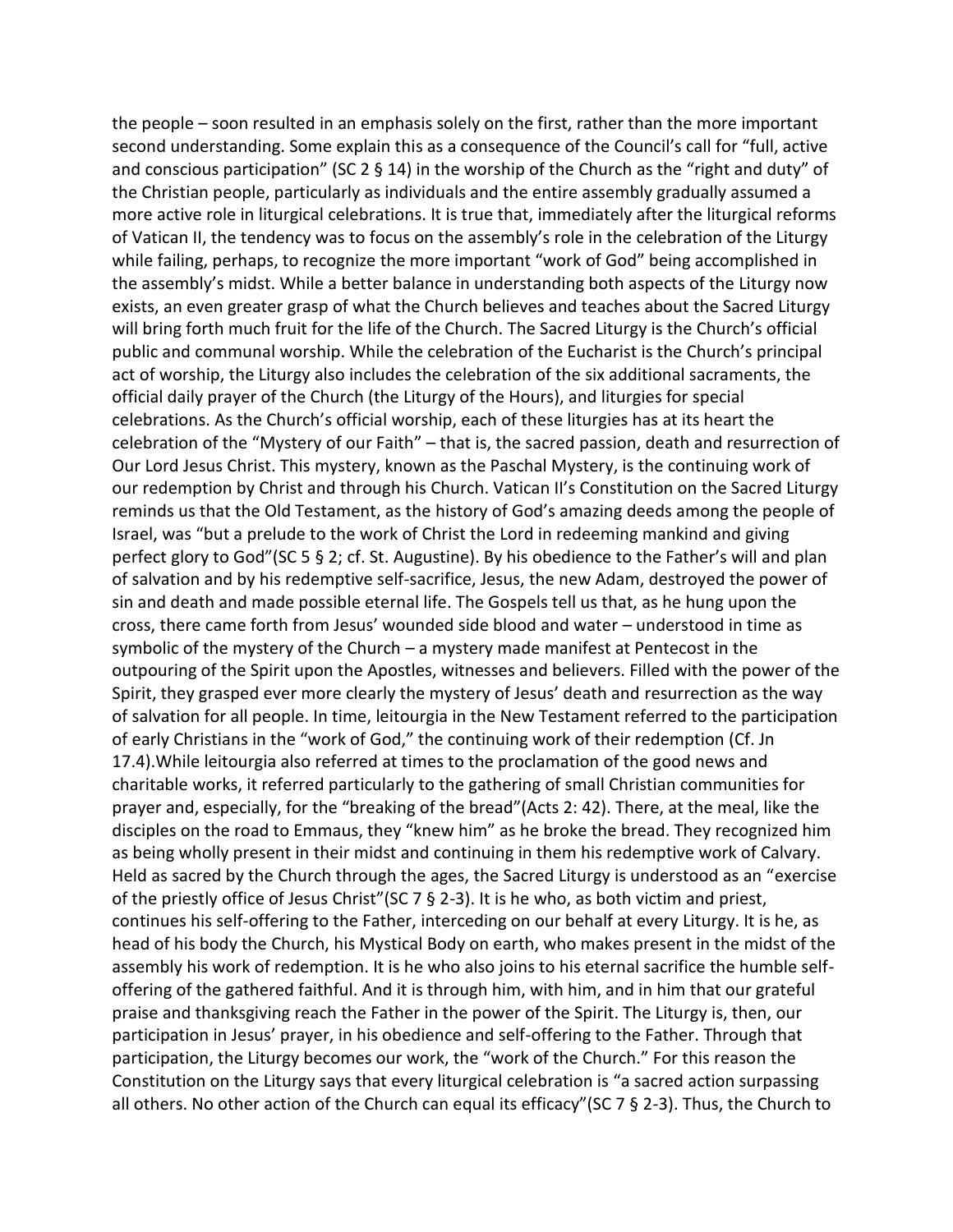this day proclaims, celebrates and rejoices in the saving work of Jesus Christ – the Paschal Mystery – which is made present principally in the Mass, but also in all liturgical celebrations. We, as Catholics, must understand every liturgical celebration first and foremost as the work of God – through, with, and in Jesus Christ; it is his saving work for us and in us, and only then can we understand it as "our work" of responding with praise, thanksgiving, supplication and fidelity. This understanding is, with the Spirit's help, the way to a deeper experience of a most profound mystery of our faith.



#### **LENTEN WEEKDAY REFLECTIONS MONDAY 25 MARCH THE ANNUNCIATION OF THE LORD**

Christ Jesus has left us the Eucharist as a memorial of Himself. 'Do this in memory of me … as a memorial to me … so that I may be remembered'. In communion we are united in a very special manner with Him – with His death, His resurrection and His ascension to the right hand of the Father. Today in a special way we remember His dedication to the Father's will, an obedience foreshadowed in that of His mother Mary at the annunciation. The Communion at Mass is in a special way the memorial of Christ's passion. All our lives, too, should be a continuous act of obedience to the Father's will. The Eucharist is the sacrament of this obedience. We pray that through our communion with Christ, Christ's obedience may become a reality in our lives..

#### **TUESDAY 26 MARCH**

#### *Father. Forgive Us as We Forgive…*

The Catechism of the Catholic Church 9 2838-2845) has a lengthy and fine reflection on this petition of the Our Father. Among other things it has the following reflection (2845): 'There is no limit to this essentially divine forgiveness, whether one speaks of 'sins' as in Luke (11:4), or 'debts' as in Matthew (6:12). We are always debtors: 'Owe no one anything, except to love one another.' The communion of the Holy Trinity is the source and criterion of truth in every relationship. It is lived out in prayer, above all in the Eucharist.' The text goes on to cite St. Cyprian: 'God does not accept the sacrifice of a sower of disunion, but commands that he depart form the altar so that he may first be reconciled with his brother. For God can be appeased only by prayers that make peace. To god, the better offering is peace, brotherly concern and a people made one in the unity of the Father, Son and Holy Spirit.'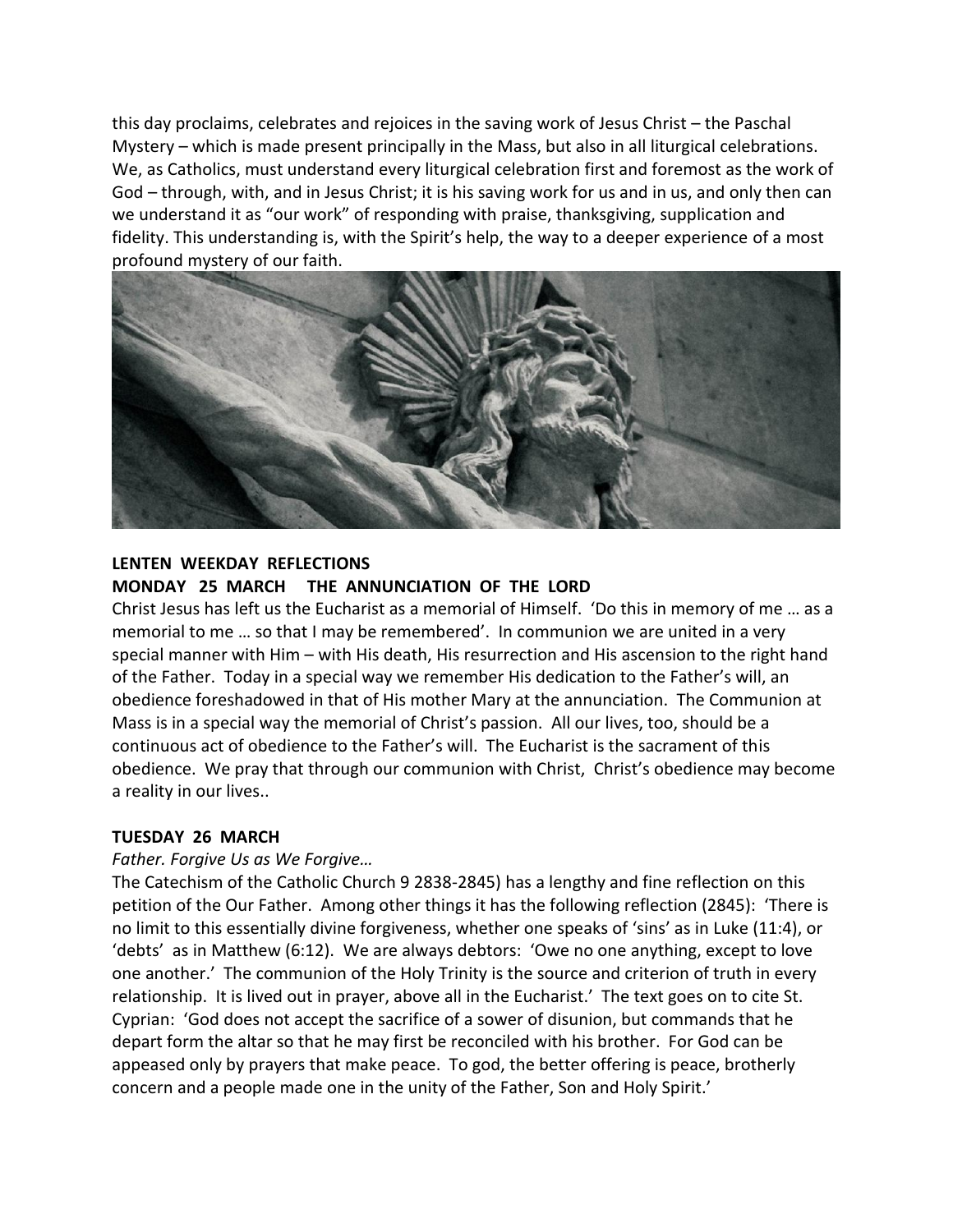## **WEDNESDAY 27 MARCH**

## *Honest Living of the Gospel*

'Whoever is called 'to teach Christ' must first seek 'the surpassing worth of knowing Christ Jesus'; he or she must suffer 'the loss of all things…' in order to 'gain Christ and be found in Him,' and 'to know Him and the power of His resurrection, and (to) share His sufferings, becoming like Him in His death, that if possible (he or she) may attain the resurrection from the dead' (Phil. 3:8-11). From this loving knowledge of Christ springs the desire to proclaim Him, to 'evangelize,' and to lead others to the 'yes' of faith in Jesus Christ. But at the same time the need to know this faith better makes itself felt …' (Catechism of the Catholic Church, 428-429)

## **THURSDAY 28 MARCH**

## *God's Commandments Are for All Ages*

The Commandments, the Ten Commandments, which according to Jewish and Christian tradition, were revealed by God to Moses on Mount Sinai form part of the Lenten catechesis. An occasion for reflecting on them is presented by the first reading for Saturday of the first week and on Wednesday of this third week. The 'Ten Commandments' or Decalogue (the 'Ten Words' in biblical language) throughout sacred history have been seen as a summary of God's revealed will for humanity. They have been taken as valid for all time. In Irenaeus' words: 'Through the Decalogue, God prepared the human person to become his friend and to live in harmony with his neighbor…. The words of the Decalogue remain likewise for us Christians. Far from being abolished they have received amplification and development from the fact of the coming of the Lord in the flesh.' As the Catechism of the Catholic Church puts it 920164a0: 'In fidelity to Scripture and in conformity with the example of Jesus, the tradition of the Church has acknowledged the primordial importance and significance of the Decalogue.' This same work wisely remarks (20157) that the Decalogue must first be understood in the context of the Exodus, God's greater liberating event as the c enter of the Old Covenant.' Decalogue recalls Covenant, God's saving intervention in history and throughout history, from Moses through Jesus' teaching and the Church's continued proclamation.

## **FRIDAY 29 MARCH**

## *Love of God and Neighbor*

This is one of a number of places in the Scriptures where the essence of the Jewish Christian understanding of God and of what that means for human relations is expressed in few words. The formula 'love of God and love of neighbor' is impossible to be improved upon. It says it all.

## **SATURDAY 30 MARCH**

## *A Mixture of Pharisees and Tax-collectors*

This passage is intended to prompt its hearers to rethink their lines of demarcation between who is acceptable and who is not. The arresting feature of the parable is that people's behavior is more often opposite to popular conception than true to it. Here, this is what we find with someone perceived to be a sinner, one of the groups of people for whom Luke has a particular concern.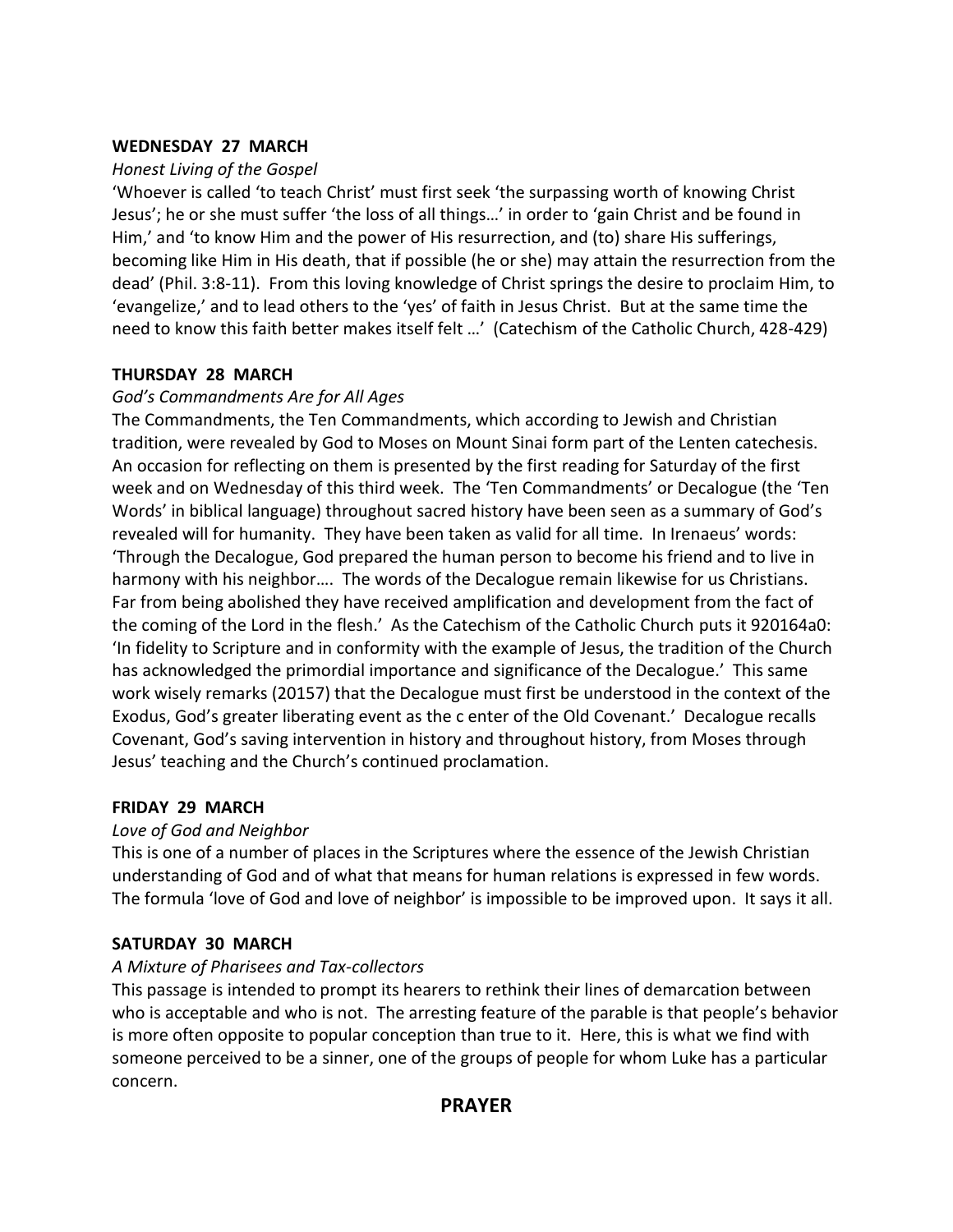Help me, eternal God, to accept Your gift of the present moment. It is the only moment I will ever have, so let me inhabit it richly and fully, and celebrate Your gift of life in abundance. Amen

# **PASTOR'S UP-COMING SCHEDULE**

| Saturday 23 Mar Mass 8:30 a.m. |                                                                     |
|--------------------------------|---------------------------------------------------------------------|
|                                | <b>Confirmation Retreat at Wakefield</b>                            |
| Sunday 24 Mar                  | 3rd Sunday Lent                                                     |
|                                | Masses 7:00 a.m., 8:30 a.m. Scrutiny I 11:30 a.m. 5:00 p.m.         |
|                                | 7:00 p.m. Brig                                                      |
| Monday 25 Mar                  | Priest's Day Off Annunciation of the Lord                           |
|                                | Mass 6:30 a.m. and 8:30 a.m. Confessions between the Masses         |
|                                | Brig 7:40 p.m.                                                      |
| Tuesday 26 Mar                 | Mass 6:30 a.m.                                                      |
|                                | Confessions $7:00 - 8:30$ a.m.                                      |
|                                | Mass 8:30 a.m.                                                      |
|                                | <b>Parish Council</b>                                               |
|                                | Wednesday 27 Mar Mass 6:30 a.m.                                     |
|                                | Confessions $7:00 - 8:30$ a.m.                                      |
|                                | Mass 8:30 a.m.                                                      |
|                                | Funeral A. E. Horton Vet. Cemetery 11:00 a.m.                       |
|                                | Indian Creek Correctional Facility 5:30 p.m.                        |
| Thursday 28 Mar Mass 6:30 a.m. |                                                                     |
|                                | Confessions $7:00 - 8:30$ a.m.                                      |
|                                | Mass 8:30 a.m.                                                      |
|                                | PCRS Mass 10:00 a.m. Confessions to follow till 3:00 p.m.           |
|                                | Confessions $5:00$ p.m. $-6:30$ p.m.                                |
|                                | Mass 6:30 p.m.                                                      |
|                                | Lenten Lessons 7:00 p.m.                                            |
| Friday 29 Mar                  | Mass 6:30 a.m.                                                      |
|                                | Confessions $7:00 - 8:30$ a.m.                                      |
|                                | Mass 8:30 a.m.                                                      |
|                                | Adoration 5:00 p.m. - 7:00 p.m.                                     |
|                                | Stations of the Cross and Benediction 7:00 p.m.                     |
| Saturday 30 Mar Mass 8:30 a.m. |                                                                     |
|                                | Confessions $1:30 - 4:30$ p.m.                                      |
|                                | Vigil Mass 4th Sunday of Lent 5:00 p.m.                             |
| Sunday 10 Mar                  | 4th Sunday of Lent                                                  |
|                                | Masses 7:00 a.m., 8:30 a.m. (Second Scrutiny), 11:30 a.m. 5:00 p.m. |
|                                | Brig 7:00 p.m.                                                      |